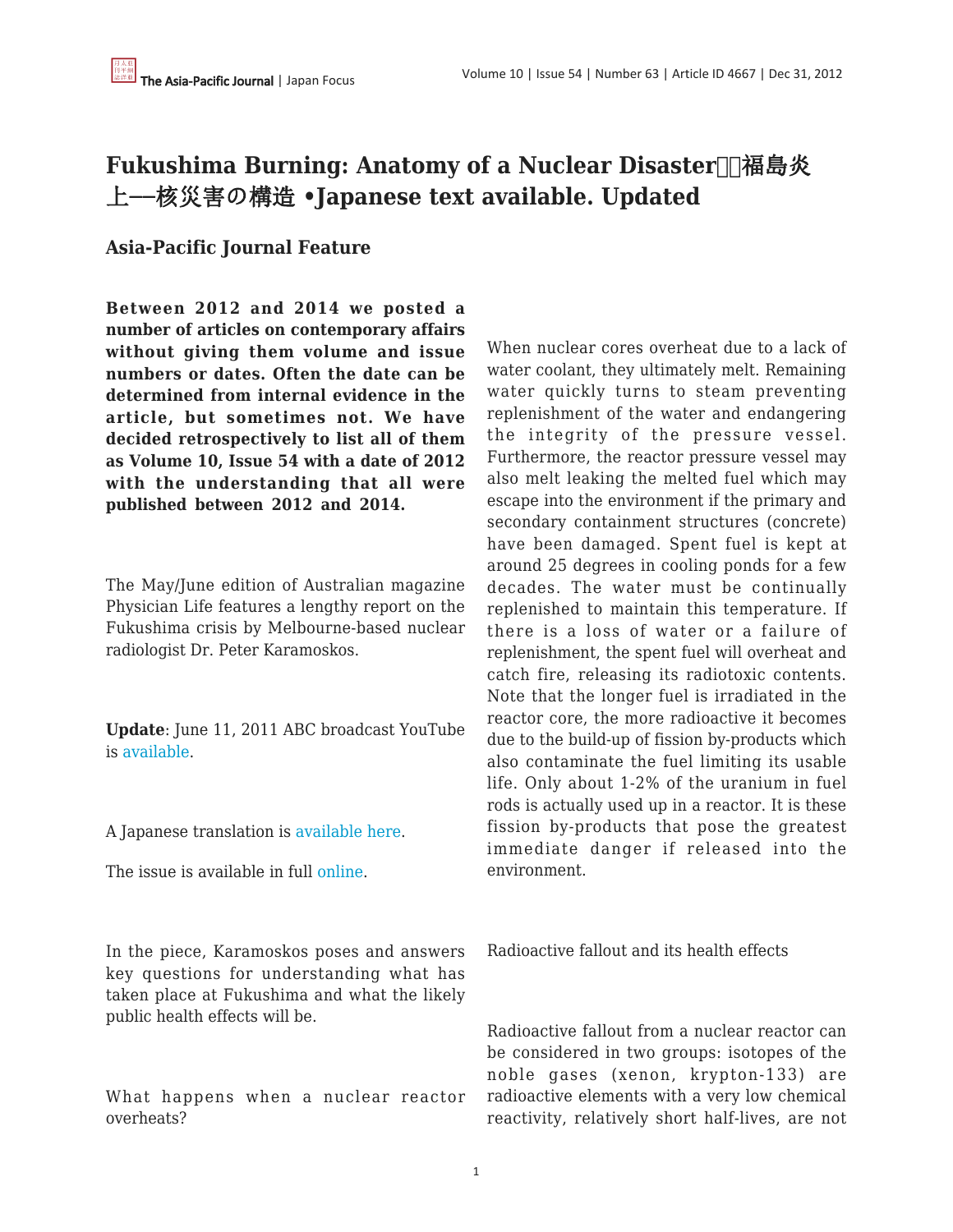

retained by the body and they remain and become dispersed in the air without ground deposition. Hence they have limited adverse health potential. The second and more dangerous radioactive fallout group is represented by mainly the radioactive isotopes of iodine, cesium, and tellurium. These elements form fine suspended particles in the air (aerosols), which due to their weight will gradually end up falling on the ground when released into the air, contaminating all vegetation, clothing and any other surfaces including water sources. Those that pose the greatest health threat are Cesium-137 (half-life 30 years) and Iodine-131 (half- life 8 days). Iodine-131 is a beta emitter and is absorbed into the blood stream through inhalation and ingestion and concentrated by the thyroid gland where it is highly carcinogenic, predominantly in young people under 18 years of age. Cesium is a gamma and beta emitter. It is also absorbed by the body through the respiratory and gastrointestinal tracts and subsequently into the bloodstream and deposited throughout the body. Cesium takes between 10 days and 100 days for half of it to be excreted from the body so there is significant hazard once it is absorbed. Unlike I-131 therefore which loses most of its potential for harm in a few months, cesium remains hazardous in the environment for several hundred years.

So how much radioactivity was emitted and how does it compare to Chernobyl?

The spread of airborne contamination is unlikely to be evenly distributed due to many variables including the prevailing winds, the altitude the contamination reaches before dispersion and the time period of release. Thus, although we speak of radial zones from the plant, the shape of the fallout most likely will represent a plume rather than a concentric disc. Furthermore, the prevailing jet stream is towards the United States west coast which is likely to have higher levels of contamination (but still very minimal at that distance) than, say, northern Canada which is closer to Japan. Contamination is likely to spread throughout the northern hemisphere and indeed trace amounts have already been detected from nearly all monitoring sites in that hemisphere. There is effectively an 'air curtain' at the Equator that prevents contamination from reaching the southern hemisphere. Shortly after the nuclear plant explosions, a 20km exclusion zone was established and residents between 20 and 30km were advised to remain indoors. The IAEA and US NRC suggested this was inadequate and advised an 80km exclusion zone. Utilizing CTBT monitoring data, the Austrian Central Institute for Meteorology and Geodynamics calculated that in the first three days, the activity of I-131 emitted was 30% and Cesium-137 20-60% of the entire Chernobyl emissions of these isotopes. Although Chernobyl emitted vastly more fallout than Fukushima has to date, it was the I-131 and Ce-137 that accounted for most of the terrestrial human and environmental hazard, and these are the main Fukushima fallout components. Also, the Fukushima plant has around 1700 tonnes of fresh and used nuclear fuel on site with an unknown amount having been damaged, whereas the Chernobyl reactor had only 180 tonnes. As far as human health is concerned comparisons therefore between Chernobyl and Fukushima disasters are valid.

Emissions have continued since then, albeit at a lesser rate than initially was the case. Note, however, that there has also been extensive contamination of the sea off the coast of Fukushima as contaminated seawater runoff from the plant used to cool it continues unabated at a rate of 7,000 tonnes per day. Concentrations of radioactive iodine were measured at over 4,300 times the legal limit.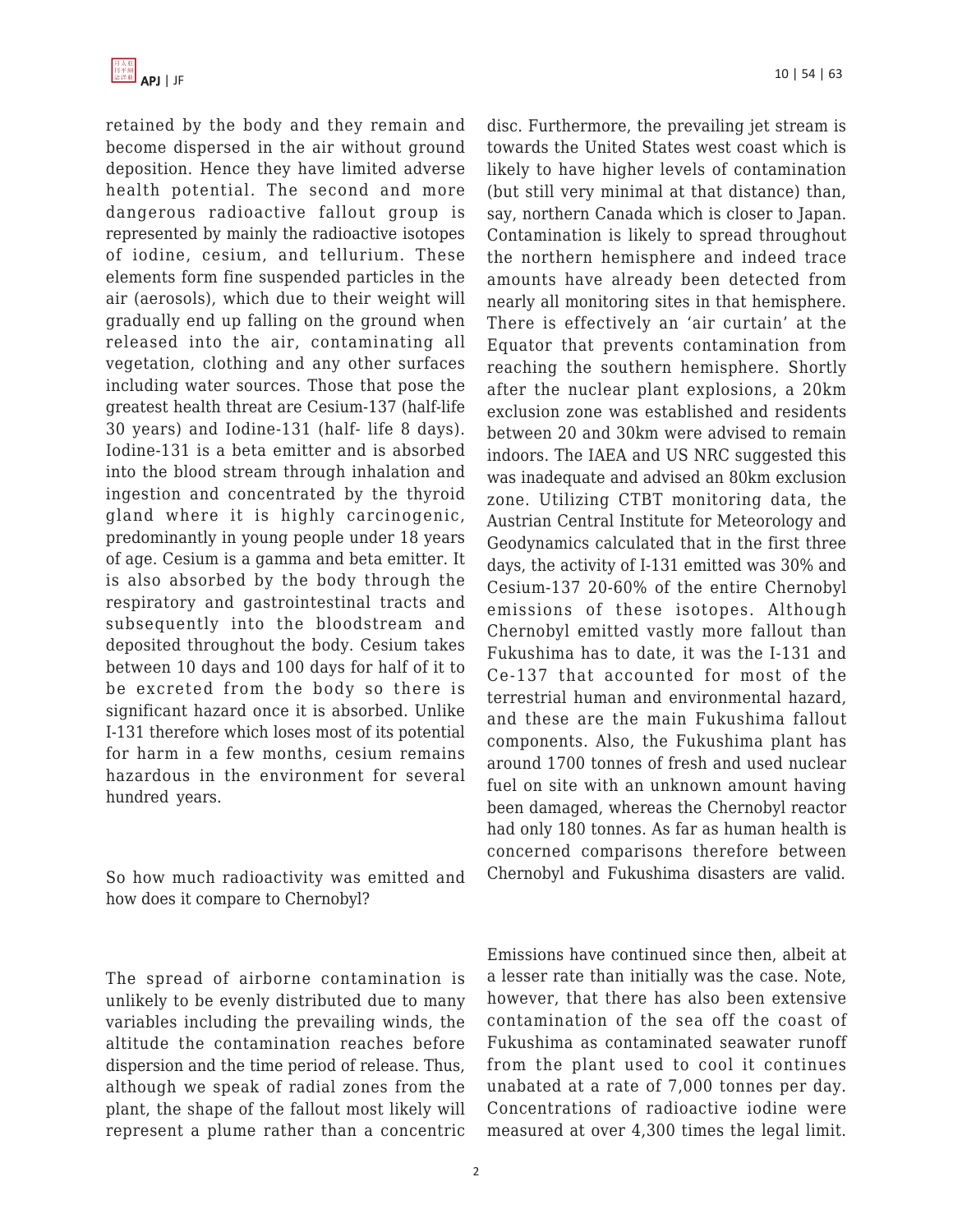Measures to intentionally dump the contaminated seawater build-up into the sea are being considered. Contamination of the seawater will compromise the fish stocks along the local coast for some time and has destroyed any remnants of the fishing industry that were not wiped out by the tsunami.

France's Institute for Radiological Protection and Nuclear Safety (IRSN) has estimated that within 20km of the plant the levels of contamination will exceed that of Chernobyl, and there will be "a strongly contaminated zone, extending to 60km around Fukushima in which there will be "measurable impacts but not dramatic impacts" although the contamination will be less than the comparable area around Chernobyl. Beyond this zone contamination will be measurable as far as 250km but with health impacts not able to be measured.

The more extensive evacuation zone advised by the IAEA (but ignored by the Japanese authorities) was vindicated, as later monitoring showed hot spots of contamination as far as 43km from the plant with levels of activity comparable to those areas which were mandatory evacuation zones at Chernobyl. lonising radiation (IR) imparts its deleterious health effects through two mechanisms: transference of its energy to atoms in biological tissue which then becomes electrically charged leading to the formation of free radicals which then damage the cell's genetic blueprint (DNA) leading to genetic mutations; and direct DNA disruption along the track as ionising radiation traverses through the cell's nucleus. This then predisposes to the initiation of cancer when the regulatory mechanisms of the cell fail. Cancer may not appear for 10- 50 (or more) years (latency), although can be as short as 5 years for leukemia. lonising radiation is classified as a Class 1 carcinogen by the International

Agency for Research in Cancer of the World Health Organisation, the highest classification consistent with certainty of its carcinogenicity.

Two types of IR health effects are recognized. The severity of deterministic effects is directly proportional to the absorbed radiation dose. These include skin damage and blood disorders due to bone marrow effects. The higher the dose, the worse, for example is the skin radiation burn. These have a threshold below which they do not occur, although this may vary between individuals. This threshold is around 100) millisieverts (mSv) at which point blood production begins to be impaired. Deterministic effects which exceed around 1000mSv induce acute radiation sickness with vomiting, diarrhea, and shedding of mucosal linings of the gastrointestinal and respiratory tracts, bone marrow suppression and sterility. Once the dose exceeds more than 3000-5000 mSv, death is likely in a matter of days to weeks. Stochastic effects are 'probabilistic' in nature. In other words, the higher the dose the greater the chance of them occurring, however, once they occur their severity is the same irrespective of the original dose. The main stochastic effect is cancer. The lower the dose of IR, the lower the chance of contracting cancer, however the type and eventual outcome of the cancer is independent of current risk coefficients for the development of cancer are approximately 8% per 1000 mSv (ie. 1 in 12 chance) and 5% for cancer fatality (1:20). The US National Academy of Sciences reviewed the effects of low level ionising radiation (defined as less than 100 mSv) in their seminal report and concluded that: "… there is a linear doseresponse relationship between exposure to ionizing radiation and the development of solid cancers in humans. It is unlikely that there is a threshold below which cancers are not induced." Emergency workers at the plant are likely to developed deterministic effects as their upper allowable occupational doses have